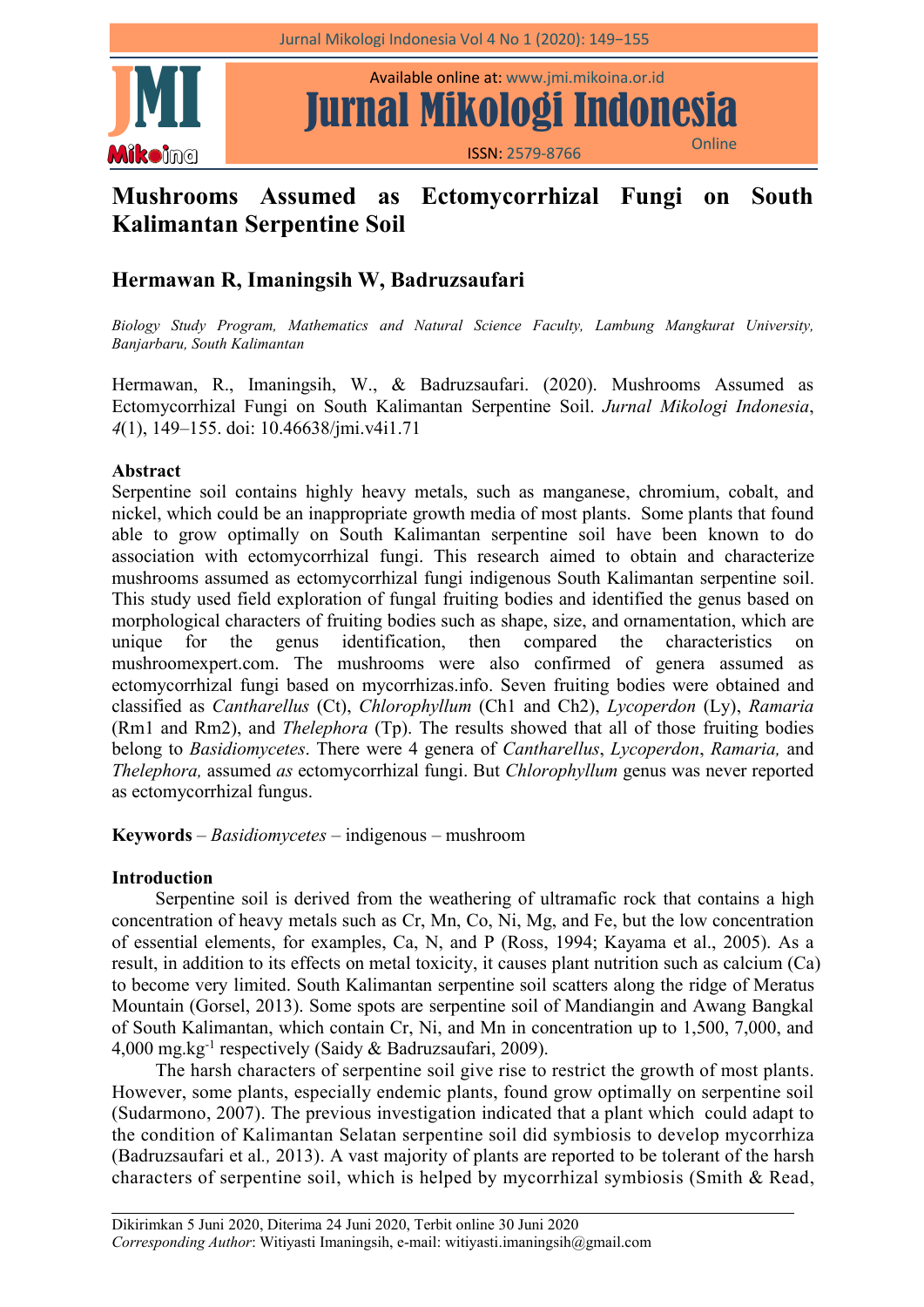2008). Some fungi are specifically tolerant of toxic metals on serpentine soil (Gadd, 1993). The fungi, which are as ectomycorrhizal fungi, develop specific fruiting bodies that appeared at some seasons for their cycle life (Brundrett et al., 1996). It is included in the division of *Basidiomycota* and *Ascomycota* and also one genus in *Mucoromycotina*.

The mycorrhizal fungal diversity cannot be limited by Serpentine soils (Branco & Richard, 2010). In contrast, some arguments explain that it most likely affecting the toxic metals directly by enzymatic inhibition of fungal cellular (Gadd, 1993) and indirectly by free radical production (Dowling & Simmons, 2009). The comparison of fungal diversity among serpentine and non-serpentine soil (Branco & Richard, 2010) is reported as more diverse on serpentine soil and composed by the same fungal lineage. The highly diverse of ectomycorrhizal fungal communities in some extreme areas are always more classified from rare taxa (Taylor,2002; Gardes & Bruns, 1996; Gehring et al., 1998). Accordingly, the ectomycorrhizal fungi originally from serpentine soil are unique and have a special mechanism to avoid the harsh serpentine soils.

The symbiosis of ectomycorrhizal fungi is specific (Brundrett et al., 1996). The genus of plant that capable of developing the association with ectomycorrhizal fungi was *Acacia* (Bellgard, 1991), Dipterocarps (Brundrett, 2009; Karmilasanti & Maharani 2016; Ulfa et al., 2018), *Pinus* (Koide & Wu, 2003; Darwo & Sugiarti, 2008; Dewi et al., 2016) and *Shorea* (Alamsjah & Husin, 2010; Ramadhani et al., 2018). Karmilasanti & Maharani (2016) also reported the host besides Dipterocarp, such as *Canarium*, *Cleodepas*, *Gluta*, *Krema*, *Madhuka*, *Ptarospermum*, and *Syzygium*. Several endemic serpentine soil plants such as jambu sakati (*Eugenia* sp*.*) and other woody plants, such as pines, usually grow on the serpentine soil of Taman Hutan Rakyat (Tahura) Mandiangin. Thus, the plant vegetation found on the soil suggested that it might associate with particular ectomycorrhizal fungi.

#### **Materials and Methods**

#### *Site and time ofsampling and experiment*

The sample exploration to collect fruiting bodies of ectomycorrhizal fungi was conducted in January, March, April, May, and June 2014, which covered the rainy season. The exploration located in Taman Hutan Rakyat (TAHURA) Mandiangin, South Kalimantan Indonesia, where serpentine soil found. The sampling location was grown by woody plants, majorities such as Pine, *Eugenia,* or Sakati plant (local name), *Shorea*, *Acacia,* and *Leucaena leucocephala*. The experiment to identify the fungi was conducted at the microbiology laboratory and physiology/anatomy laboratory of the Basic Laboratory of Mathematics and Natural Science of Laboratory of Lambung Mangkurat University, from March until November 2014.

#### *Mushrooms sampling*

Mushrooms sampling was started with searching the fruiting bodies adjacent to the host plants (Darwo & Sugiarti,2008). The mushrooms should be fruiting bodies that grow directly on the soil and near of woody plant. The condition and characters of fruiting bodies were recorded. The important characters that observed were fruiting body shape, cap shape, lamella shape, stem shape, and the existence of annulus ring and scales (Brundrett et al., 1996).

#### *Identification of mushrooms*

The genus name identification was based on Brundrett et al. (1996) and using the website <http://mushroomexpert.com> by Michael Kuo (2020). Then the genus status of fungi assumed as ectomycorrhizal fungi was identified on http://mycorrhizas.info by Mark C. Brundrett (2008) and some literature.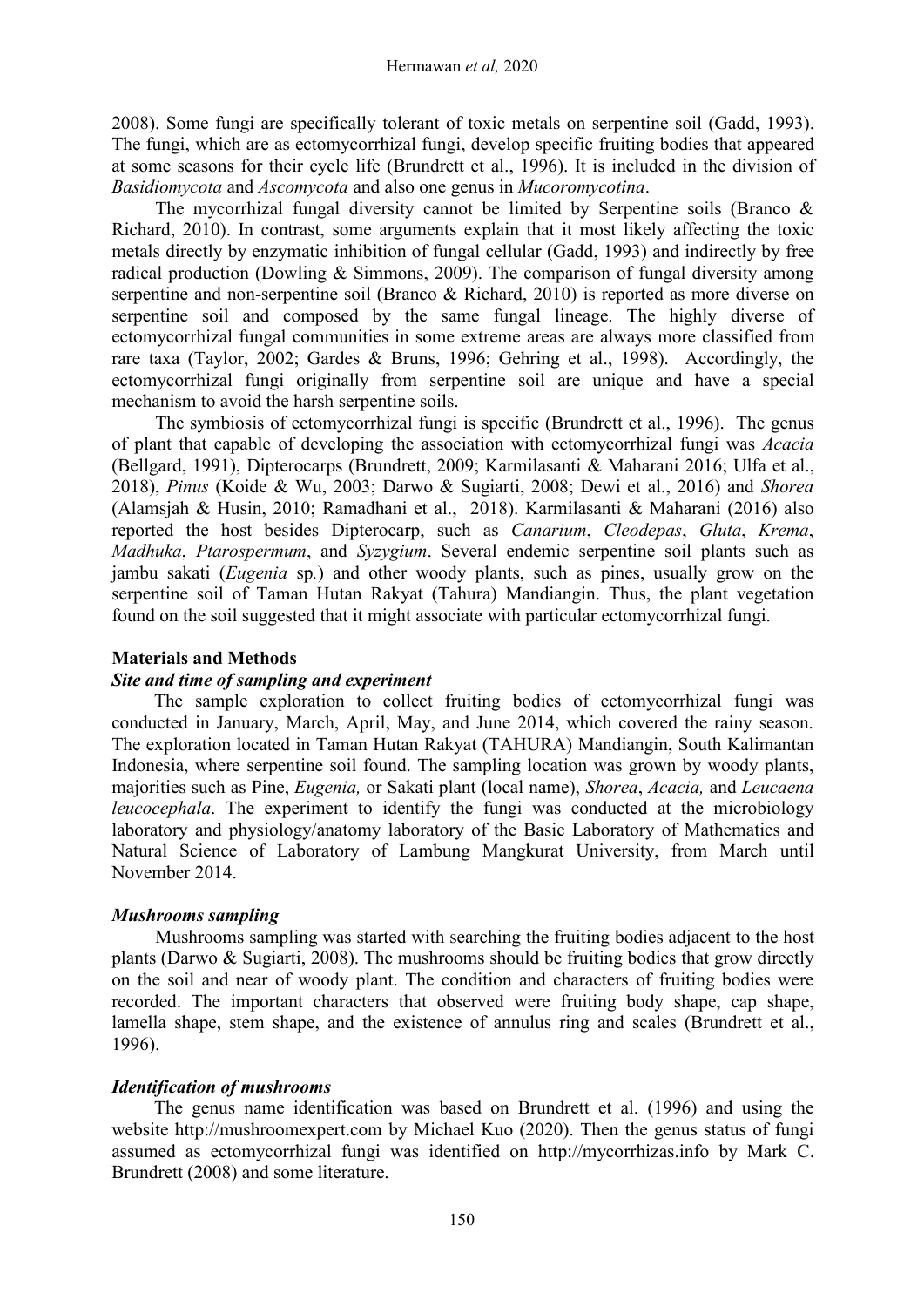#### **Results and Discussion**

Mushrooms were found near the host plant. Ch1 was located near *Leucaena leucocephala*. Ch2, Ct, Rm1, and Rm2 were found near Sakati (local name) *Eugenia* sp. Ly was found near *Caesalpinia pulcherrima*. Tp was found near *Mangifera indica*. Their fruiting bodies were showed in figure 1. Macroscopic observation showed that specific forms for fungi indigenous South Kalimantan serpentine soil. They were in the types of puffball, coral fungi, fan-shaped, and toadstool. The result observation could be seen in table 1.

#### *Chlorophyllum*

*Chlorophyllum* is known as parasol fungi. The first stage before being a mature mushroom, it will be like parasol on the cap. After being mature, the cap will open and be wider to side. Sample Ch1 and Ch2 were identified as *Chorophyllum*. They had veil remnants on the cap and membranous annulus on the stem. The Ch1 was a young fruiting body of *Chlorophyllum*. All of the caps were in parabolic or parasol shape. The fruiting bodies were found making colonies (not too crowded) and distributing around the host plant. The Ch2 was the mature fruiting bodies of *Chlorophyllum*. The shape was in the umbonate. The cap was almost flat and wide with the single knop on the center of the cap. The colors of the Ch1 and Ch2 were cream of cap and stem, and sometimes the over mature fruiting body would show the blackish on the stem. The height was about  $11.3 - 14.6$  cm (Ch1) and  $13.4 - 15.6$  cm (Ch2). The diam. of the cap was about  $5.5 - 5.9$  cm (Ch1) and  $7.9 - 9.5$  cm (Ch2). Both of the samples had the membranous annulus.

#### *Lycoperdon*

Puffball is a unique mushroom that has a form like a bulb but sometimes squeezes texture. One genus in the Puffball form is a sample Ly. The Ly was looked like swell or bulge cap shape. Some of *Lycoperdon* were known as saprophytic fungi, but few of them were also ectomycorrhiza. The Ly had clearly cream color and free of the ornamentation on the surface of the fruiting body. The Ly was found only for one fruiting body. The texture was a squeeze, but exactly compact inside. The height was 7,6 cm. The stem part was tapering to base.

#### *Cantharellus*

The other unique mushroom was sample Ct formed like a trumpet with lamella that blooms on the top. The Ct was identified as *Cantharellus*. The Ct was found for two fruiting bodies. The cap was smooth of surface, wavy of margin, and free of veil remnant. The gill spacing had particularly distant. The cap was infundibuliform  $(7,3 - 7,5$  cm).

# *Thelephora*

Sample Tp was like a small and flattened fan identified as *Thelephora*. Different from other mushrooms as toadstool form, *Thelephora* had not lamella that blooms on the top, just flat for lamella or almost absent. The texture of the fruiting body was hard and rigid. They grow directly on the soil with colonies and crowded fruiting bodies. The color was white to brown. The cap was flattened skin-like  $(1,5 - 4,7)$  cm. The stem was short  $(0,7 - 1,0)$  cm and directly grow on the soil.

#### *Ramaria*

Besides the toadstool and puffball, this study also found the coral fungi. Sample Rm1 and Rm2 had coral form fruiting bodies. The difference among other genera of *Ramaria* was the style of branching pattern on the tip of the fruiting body, color, and size (for morphology). The difference between Rm1 and Rm2 was the typical branching on the apex of the fruiting body. The Rm1 had the singular tip, but the Rm2 had the dichotomous branching (cloven to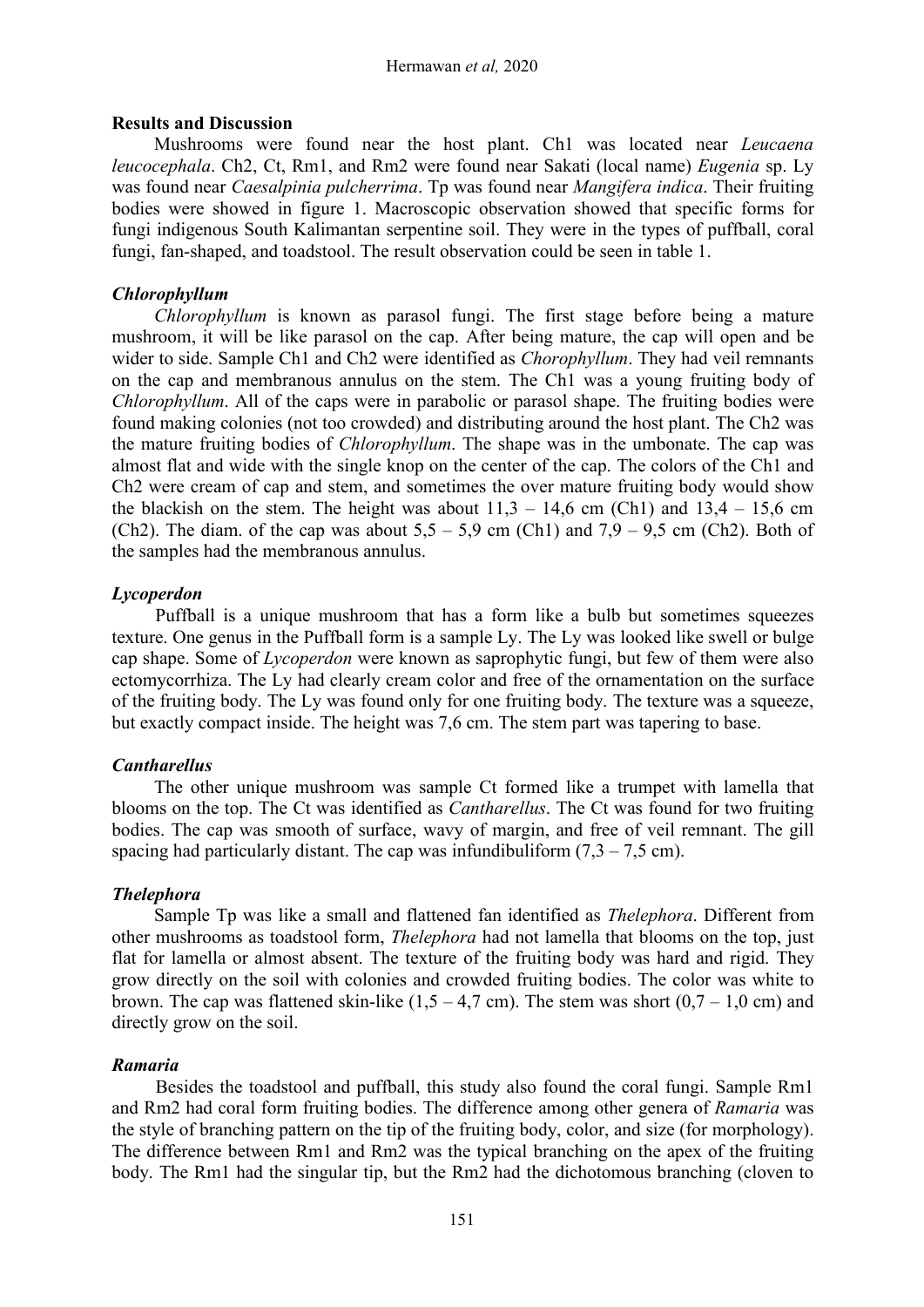#### Hermawan *et al,* 2020

be two). The Rm1 had smooth stem  $(1,1 - 1,7)$  cm diam.), but the Rm2 had Smooth  $(1,2 - 1,6)$ cm diam.). The Rm1 had the  $7 - 14$  cm of height and the brownish color was clear of the whole fruiting body. The Rm2 had  $6,6 - 7,3$  cm of height, and the color was orange with white on the tip of the fruiting body. Both of the fruiting bodies were exactly different for the species based on their morphological characters. Exeter et al. (2006) classified many species in *Ramaria* based on the characteristics such as color or pigment of the fruiting body.



**Figure 1** Mushrooms indigenous South Kalimantan serpentine soil. (a) *Chantarellus* Ct; (b) *Chlorophyllum* Ch1; (c) *Chlorophyllum* Ch2; (d) *Lycoperdon* Ly; (e) *Ramaria* Rm1; (f) *Ramaria* Rm2; (g) *Thelephora* Tp. Scale bars on the side of photos are in 5 cm.

| Sample<br>code | Shape of<br>fruiting<br>body | Cap shape<br>$\left(\text{cap}\right)$<br>diam.) | Cap surface<br>and margin               | Gill<br>spacing | Stem (stem<br>diam.)                                    | Height                | Color | Genus         |  |
|----------------|------------------------------|--------------------------------------------------|-----------------------------------------|-----------------|---------------------------------------------------------|-----------------------|-------|---------------|--|
| <b>Ct</b>      | Toadstool                    | Infundibul<br>iform<br>$(7,3 - 7,5)$<br>cm)      | Smooth and<br>Wavy                      | Distant         | Free of<br>membranous<br>annulus<br>$(0,6-1,3)$<br>cm)  | $7,6-$<br>$8,1$ cm    | Cream | Cantharellus  |  |
| Ch1            | Toadstool                    | Parabolic<br>$(5,5-5,9)$<br>cm)                  | Universal<br>veil remnant<br>and eroded | Crowded         | Exist of<br>membranous<br>annulus<br>$(0,7-1,3)$<br>cm) | $11,3-$<br>14,6<br>cm | Cream | Chlorophyllum |  |
| Ch2            | Toadstool                    | Umbonate<br>$(7,9 - 9,5)$<br>cm)                 | Universal<br>veil remnant<br>and eroded | Crowded         | Exist of<br>membranous<br>annulus<br>$(0,8-1,4)$<br>cm) | $13,4-$<br>15,6<br>cm | Cream | Chlorophyllum |  |

|  |  |  |  |  |  | Table 1. Macroscopic observation of the fruiting bodies |  |  |  |  |  |
|--|--|--|--|--|--|---------------------------------------------------------|--|--|--|--|--|
|--|--|--|--|--|--|---------------------------------------------------------|--|--|--|--|--|

Fruiting bodies morphology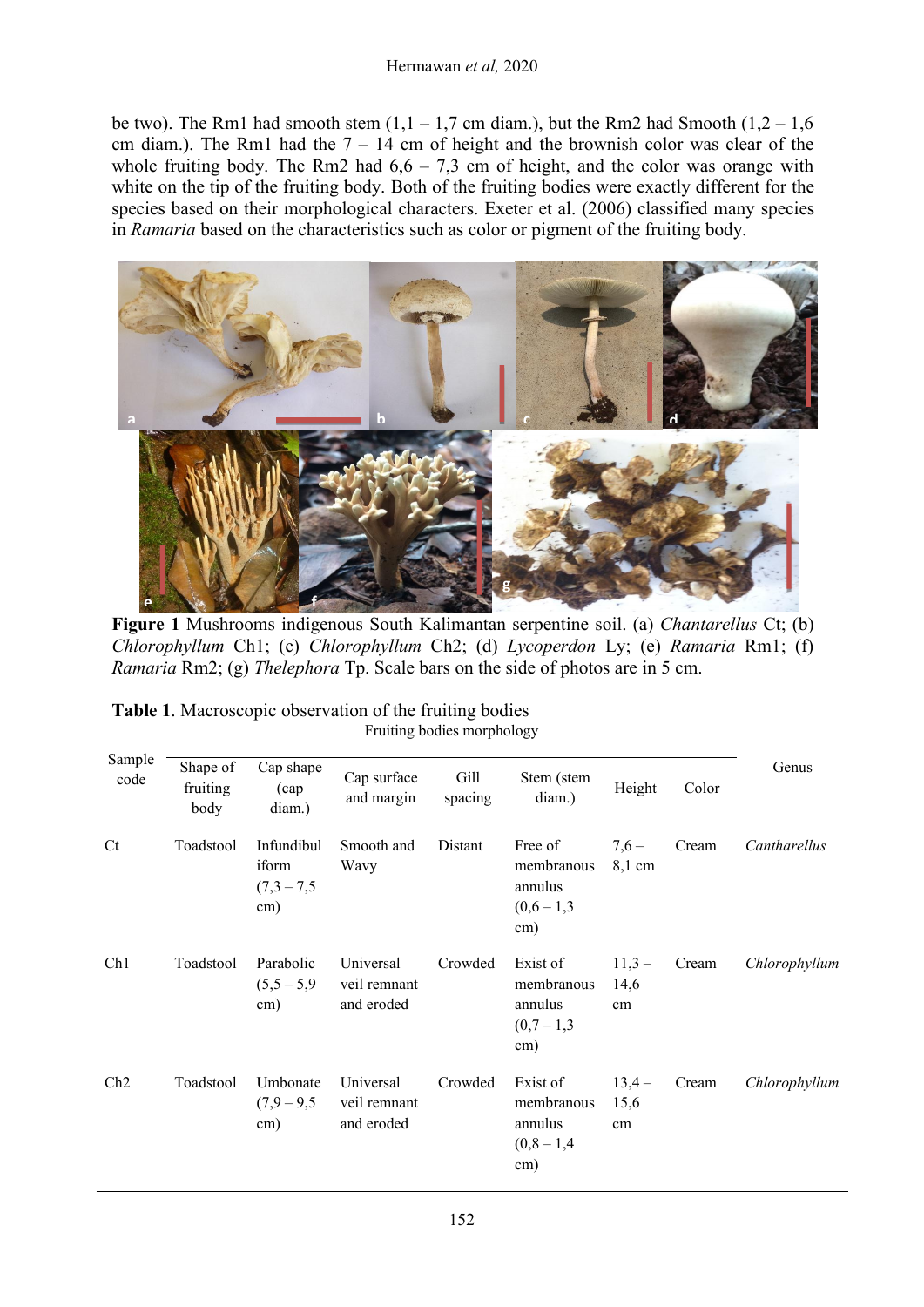| Ly  | Puffball | $\blacksquare$           |            | Ξ.             | Smooth and               | $7,6$ cm | Cream        | Lycoperdon |
|-----|----------|--------------------------|------------|----------------|--------------------------|----------|--------------|------------|
|     |          |                          |            |                | tapering to              |          |              |            |
|     |          |                          |            |                | base $(2,7 -$            |          |              |            |
|     |          |                          |            |                | $3,2$ cm)                |          |              |            |
| Rm1 | Coral    |                          |            | $\blacksquare$ | Smooth                   | $7 - 14$ | <b>Brown</b> | Ramaria    |
|     | fungi    |                          |            |                | $(1,1-1,7)$<br>cm)       | $\rm cm$ |              |            |
| Rm2 | Coral    | $\overline{\phantom{a}}$ |            | $\sim$         | Smooth                   | $6,6-$   | White        | Ramaria    |
|     | fungi    |                          |            |                | $(1,2-1,6$ 7,3 cm<br>cm) |          | to<br>orange |            |
| Tp  | Fan-     | Flattened                | Smooth and | $\blacksquare$ | Short $(0,7 -$           | $1,2-$   | White        | Thelephora |
|     | shaped   | skin-like                | wavy       |                | $1,0 \text{ cm}$ )       |          | to           |            |
|     |          | $(1,5-4,7)$              |            |                |                          | 2,4      | brown        |            |
|     |          | cm)                      |            |                |                          | cm       |              |            |
|     |          |                          |            |                |                          |          |              |            |

Mushrooms that assumed as ectomycorrhiza indigenous of South Kalimantan serpentine soil had been found in the *Basidiomycetes* division. Based on Brundrett et al. (1996), the mushrooms as ectomycorrhizal fungi were *Cantharellus*, *Lycoperdon*, *Ramaria*, and *Thelephora*. Then, one mushroom, *Chlorophyllum,* was not ectomycorrhizal fungi*. Chlorophyllum* was known as saprobic fungi (Kuo, 2020) and cannot make a symbiotic with plants. *Chlorohyllum* had been found on the grounds, lawns, and pastures in Australia (Vellinga, 2003) and China (Ge & Yang, 2006). The saprobic traits make the *Chlorophyllum* is capable of decomposing the substrate, such as litter on the ground. Some species of *Chlorophyllum* can also be harvested as edible mushrooms (Amadou et al*.,* 2009). Concernedly, this is dependent on where the mushroom grows. The mushrooms that are edible cannot be edible in the South Kalimantan serpentine soil. Some edible mushrooms can absorb and accumulate the mineral and toxic from the substrate or ground, such as *Lycoperdon perlatum* (Stihi et al., 2011). The fungus can absorb minerals that important for human diets, such as Cu, Cr, Fe, Mn, Se, and Zn, but also contain heavy metals as toxic, such as Cd, Ni, and Pb.

The heavy metals can be toxic to organisms, but some organisms have the mechanism to survive in that condition. Some fungi can survive in toxic environments because they can do biosorption by fungal melanin (Gadd  $\&$  de Rome, 1988). The other mechanism also can be done by extracellular chelation (Bellion et al*.,* 2006). However, the ectomycorrhizal fungi that are surviving the plant root from toxic are played by filtering and protecting the root using mycelial mantle. This mechanism effects that the fruiting body will absorb the toxins (heavy metal). Therefore, the mushrooms found in this study may contain heavy metals in their fruiting bodies.

#### **References**

- Alamsjah, F., & Husin, E. F. (2010). Diversity of Ectomycorrhiza in Rhizosphere of *Shorea* sp. in West Sumatera. *Biospectrum*, *6*, 155-160.
- Amadou, M. B., McGuire, K. L., & Diedhiou, A. D. (2009). *Ectomycorrhizal Symbioses in Tropical and Neotropical Forests*. CRC Press, New York.
- Badruzsaufari, Saidy, A. R., & Mardatin, N. F. (2013). Mikoriza Arbuskuler Meningkatkan Toleransi Tanaman Terhadap Tanah Serpentin. *Prosiding Seminar Bidang Biologi. SEMIRATA Bidang Ilmu MIPA, BKS PTN Barat*. Lampung University. 111-120.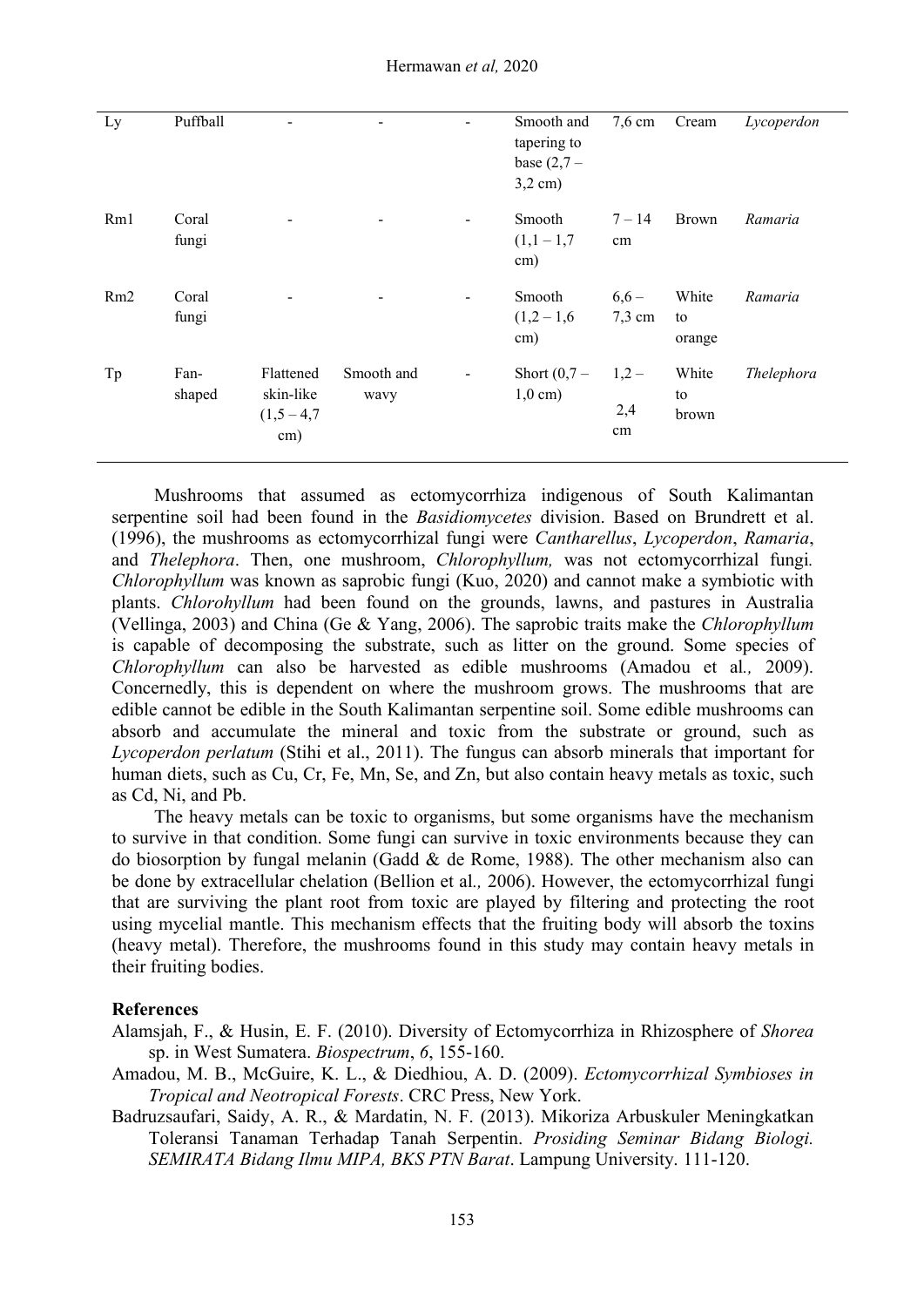- Bellgard, S. E. (1991). Mycorrhizal Associations of Plant Species in Hawksbury Andstone Vegetation. *Australian Journal of Botany*, *39*, 357-364.
- Bellion, M., Courbot, M., Jacob, C., Blaudez, D., & Chalot, M. (2006). Extracellular and Cellular Mechanisms Sustaining Metal Tolerance in Ectomycorrhizal Fungi. *FEMS Microbiology Letters*, *254*(2), 173-181.
- Branco, S., & Richard, H. R. (2010). Serpentine Soils Do Not Limit Mycorrhizal Fungal Diversity. *Plos One*, *5*, 1-7.
- Brundrett, M. C., Bougher, N., Dell, B., Grove, T., & Malajczuk, N. (1996). Working with Mycorrhizas in Forestry and Agriculture. ACIAR Monograph 32, Canberra.
- Brundrett, M. C. (2008). www.mycorrhizas.info (accesed by 2014).
- Brundrett, M. C. (2009). Mycorrhizal Associations and Other Means of Nutrition of Vascular Plants: Understanding the Global Diversity of Host Plants by Resolving Conflicting Information and Developing Reliable Means of Diagnosis. *Plant and Soil*, 320, 37-77.
- Darwo, & Sugiarti. (2008). Beberapa Jenis Cendawan Ektomikoriza di Kawasan Hutan Sipirok, Tongkoh dan Aek Nauli, Sumatera Utara. *Jurnal Penelitian Hutan dan Konservasi Alam*, *2*, 157-173.
- Dewi, M., Esyanti, R. R., & Aryantha, I. N. P. (2016). Diversity of *Suillus* Fungi from Pine (*Pinus merkusii*) Stands at Various Locations in Bandung Area, Indonesia. *Plant Pathology Journal*, *15*, 95-101.
- Dowling, D., & Simmons, L. W. (2009). Reactive Oxygen Species as Universal Constraints in Life-History Evolution. *Proceedings of the Royal Society B*. 1737–1745.
- Exeter, R., Norvell, L., & Cázares, E. (2006). Ramaria of the Pacific Northwestern United States. Salem: USDI, Bureau of Land Management.
- Gadd, G.M., & de Rome, L. (1988). Biosoption of Copper by Fungal Melanin. *Applied Microbiology and Biotechnology*, *29*, 610-617.
- Gadd, G. M. (1993). Interactions of Fungi with Toxic Metals. *New Phytologist*, 124. 25-60.
- Gardes, M., & Bruns, T.D. (1996). Community Structure of Ectomycorrhizal Fungi in a *Pinus muricata* Forest: Above-and Below Ground Views. *Canadian Journal of Botany*, *74*, 1572-1583.
- Ge, Z. W, & Yang, Z. L. (2006). The Genus *Chlorophyllum* (*Basidiomycetes*) in China. *Mycotaxon*, *96*, 181-191.
- Gehring, C. A., Theimer, T. C., Whitham, T. G., & Keim, P. (1998). Ectomycorrhizal Fungal Community Structure of Pinyon Pines Growing in Two Environmental Extremes. *Ecology*, *79*, 1562-1571.
- Gorsel, J. T. V. (2013). *Bibliography of the Ecology of Indonesia and Surrounding Areas*. Bibliography of Indonesia Geology*.* 1-194.
- Karmilasanti, & Maharani, R. (2016). Diversity of Ectomycorrhizal Fungi in Dipterocarp Forest Ecosystems in Labanan Research Forest, Berau, East Kalimantan. *Jurnal Penelitian Ekosistem Dipterokarpa*, *2*, 57-66.
- Kayama, M., Quoreshi, A. M., Uemura, S., & Koike, T. (2005). Differences in Growth Characteristics and Dynamics of Elements Absorbed in Seedlings of Three Spruce Species Raised on Serpentine Soil in Northern Japan. *Annals of Botany*, *95*(4), 661-72.
- Koide, R. T., & Wu, T. (2003). Ectomycorrhizas and retarded decomposition in a *Pinus resinosa* plantation. *New Phytologist*, *158*, 401-407.
- Kuo, M. (2020). [www.mushroomexpert.com](http://www.mushroomexpert.com) (accesed by 2014)
- Ramadhani, I., Sukarno, N., & Listiyowati, S. (2018). Basidiospores attach to the seed of *Shorea leprosula* in lowland tropical dipterocarp forest and form functional ectomycorrhiza on seed germination. *Mycorrhiza*, *28*, 85-92.
- Ross, S. (1994). *Sources & Forms of Potentially Toxic Metals in Soil-Plant System*. John Wiley & Sons, Brisbane.